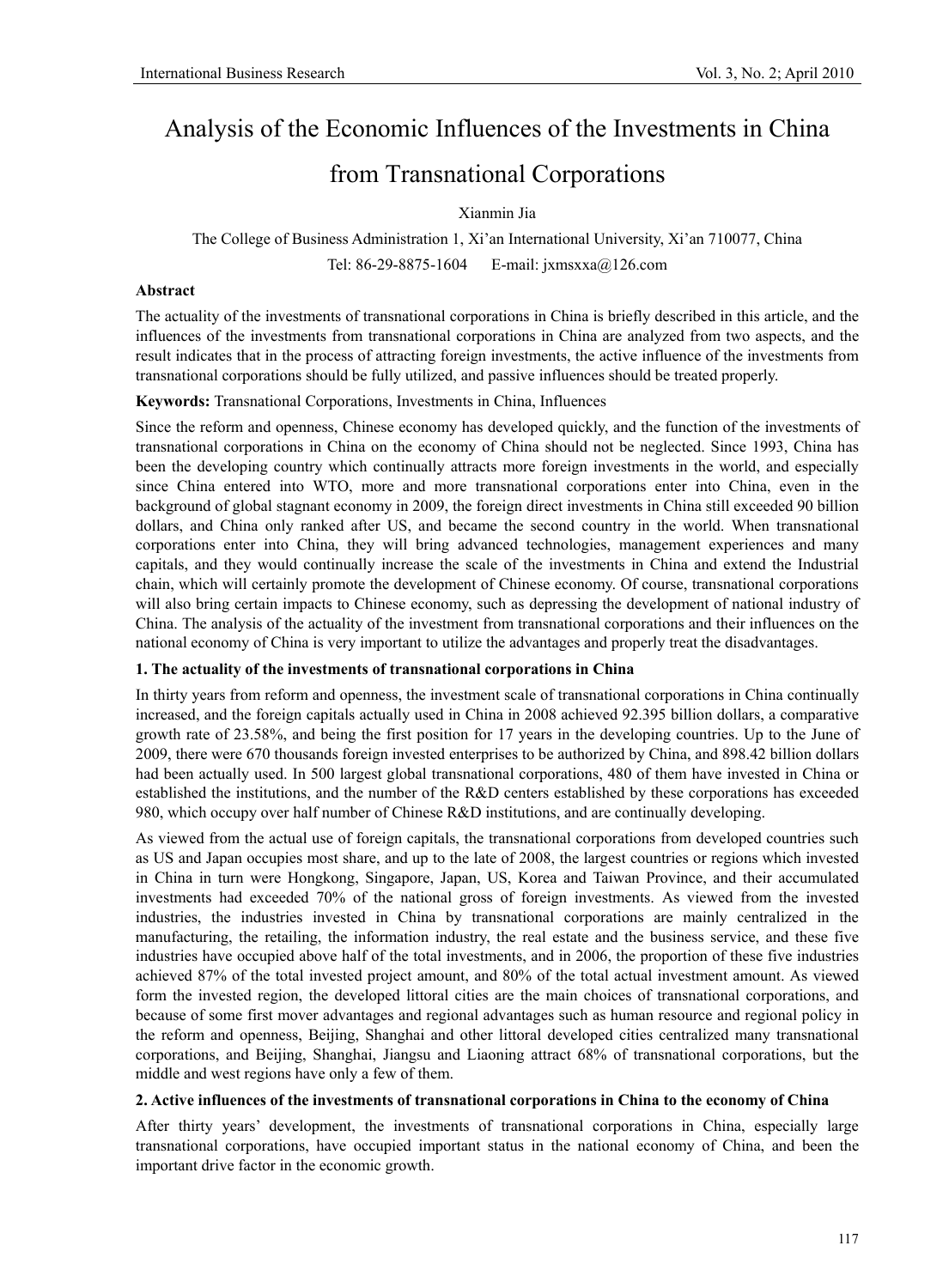# *2.1 Increasing the capital sources and introducing the advanced technology, equipments and management mechanisms*

The intention of attracting investments and reforming and opening up is to compensate the deficiencies of capitals, technologies and equipments in the economic development, and study advanced management experiences of foreign enterprises. The practice has proved that the investments from transnational corporations are important capital source of China, and it could not only offer the short-term capitals for trading, production and debts, but the middle and long-term capitals for extending the production and renovating the equipments. These investments could not only lighten the press of deficient capitals in domestic large projects, but enhance the ability to introduce new business; could not only quickly form the actual production ability and assume the investment risk, but also increase the effective supply of the society. At the same time, transnational corporations are the main body to introduce technologies for Chinese enterprises all along. After 2005, the technology introduction of China increased quickly year by year. And in 2007, the technology introduction contracts were 9773 pieces in China, and the amount of these contracts achieved 25.42 billion dollars, a comparative growth rate of 15.6%, and the capitals of the introduced technologies from foreign enterprises were 12.05 billion dollars, a comparative growth rate of 36.7%, which occupied 47.4% of the total amount of the technology introduction of China. In addition, transnational corporations also brought more advanced management concepts and mechanisms, which could make for the transform of the management mechanism of domestic enterprises and the formation of the market economy.

#### *2.2 Extending the export channels of Chinese commodities and enhancing the export competition of foreign trades*

The durative growth of the export is the guarantee of the stable and durative growth of Chinese economy, and transnational corporations are the important power to driver the growth of the export of China. In 2004, the export amount of transnational corporations in China occupied 57% (338.2 billion dollars) of the total export amount of China, and in 2007, this number had achieved 695.5 billion dollars, a comparative growth rate of 23.4%. Comparing with domestic enterprise, transnational corporations have stronger export ability, and they make large contributions for the growth of export of China. Transnational corporations have their own global and perfect production channels and sales channels, which could not only help China to enhance the structure of the export commodities and increase the added values of production, but also utilize the global network system of transnational corporations in sales to increase the export and capital exchange, and accordingly increase the international repertory of China, and maintain the basic balance of international economic income and expenses.

# *2.3 Offering large numbers of employment opportunities and accumulating human capitals*

The enterprises in China invested by transnational corporations could help China to absorb quite quantitative surplus laborers. With the increase of the number of these enterprises, the number of absorbed laborers increases year by year. According to the prediction, up to 2020, with the development of the economy and the increase of the investments from transnational corporations, 0.13-0.15 billion employment opportunities would be offered, which will be an important contribution for China being in the difficult employment situation for long time. Therefore, to some extent, transnational corporations could solve the difficult employment of China, and release the conflicts in the process of completely constructing the affluent society.

At the same time, the occupation training mechanisms with multiple direction and layers of transnational corporations will promote employees to grasp the modern skills and management knowledge, enhance their development opportunities, which would make for the accumulation of human capitals in the socialism construction.

#### **3. Challenges of the investments of transnational corporations in China**

In these thirty years, transnational corporations are not completely good for the development for the Chinese economy since they entered into the market of China. When we confirm their active influences, we must see the negative influences brought by them.

# *3.1 Influencing the reasonable allocation of Chinese resources*

At present, the investments in China from transnational corporations have distorted the reasonable allocation of Chinese resources. To obtain larger economic benefits, most transnational corporations would select the industries with good economic benefits, and invest large numbers of capitals and advanced technologies, and attract other recourses such as labor forces and lands of China. In the conflict between the development and benefit, transnational corporations will largely influence the reasonable allocation of Chinese resources. Relative data indicate that in the direct investment of industry and the growth speed in recent years, the retailing, the